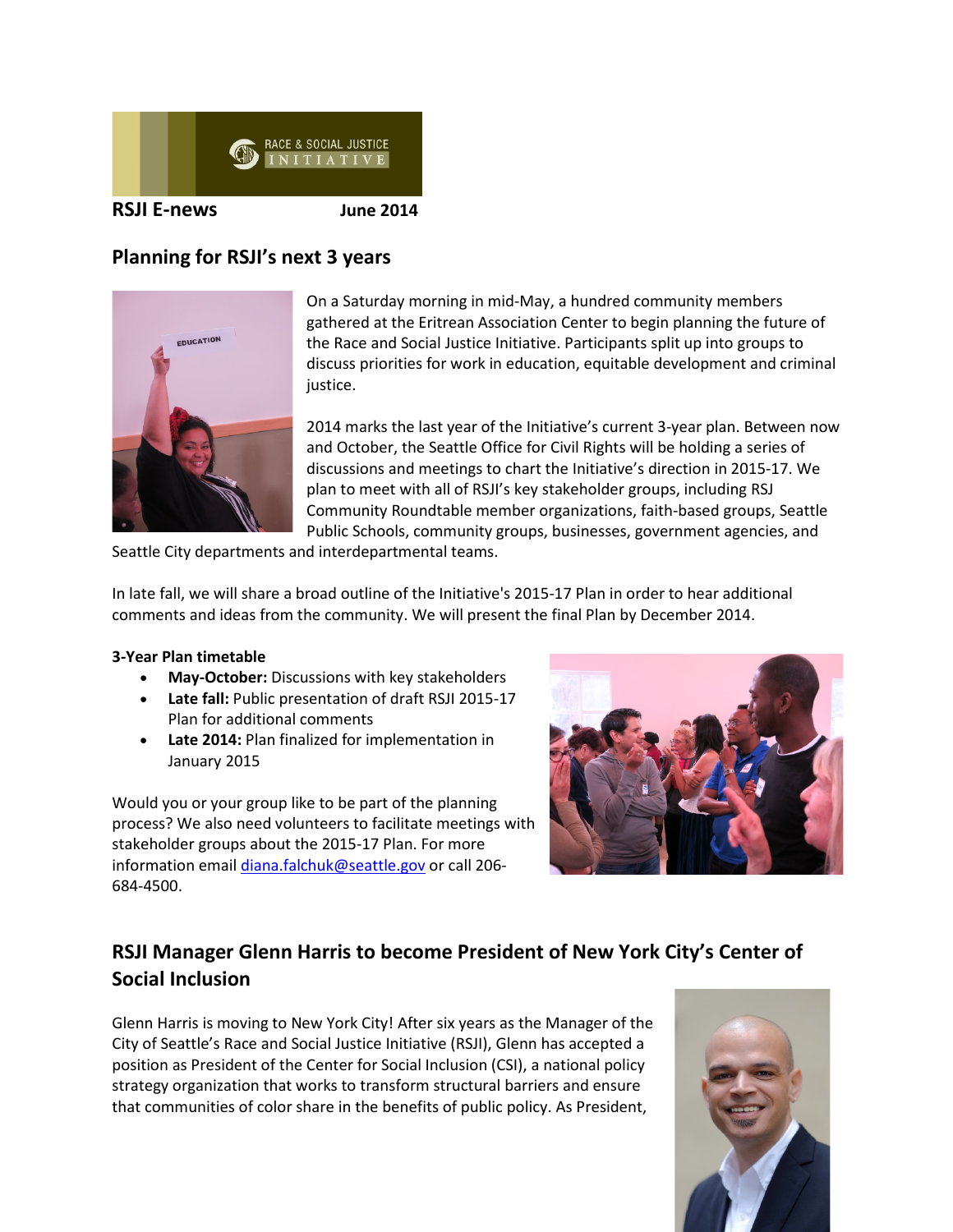Glenn will bring his policy, program development and fundraising expertise to help move a national agenda on race and equity.

"I am deeply proud of the work of the Race and Social Justice Initiative and the employees of Seattle," said Glenn Harris. "Our work has been a national model for the role of government in addressing racial equity and I look forward to continuing that work with CSI."

To help ensure a successful transition, Glenn will continue working part-time with RSJI until the end of 2014. The Seattle Office for Civil Rights will conduct a national search later this year to find a new RSJI Manager.

"The Center for Social Inclusion is fortunate to have Glenn's vision and leadership, and we are looking forward to seeing his work unfold on the national stage," said Patricia Lally, director of the Seattle Office for Civil Rights, which leads RSJI. "Glenn and I also are excited to add new leadership to RSJI's talented team."

# **RSJI launches Community Institute for Racial Equity**



RSJI has launched the **Community Institute for Racial Equity** as part of our new [Campaign for Racial](http://www.seattle.gov/rsji/campaign-for-racial-equity)  [Equity.](http://www.seattle.gov/rsji/campaign-for-racial-equity) The Community Institute is currently offering free trainings and workshops to groups that have made a commitment to achieve racial equity, including the 129 groups (and counting) that signed the Commitment to Action following the RACE exhibit group workshops last fall and winter.

The first training, *Turning Commitment into Action*, helps groups create a plan to build racial equity internally within their own organization, as well as in their community work. The workshops are led by RSJI staff and community partners.

For more information about the Community Institute or the Campaign for Racial Equity, please email [diana.falchuk@seattle.gov](mailto:diana.falchuk@seattle.gov) or call 206-684-4500. Thanks to our partners, including Social Justice Fund NW, Brothers United in Leadership Development (BUILD), Columbia Legal Services, Statewide Poverty Action Network, Non-profit Anti-Racism Coalition, SOAR and School's Out Washington.

Photo – panel discussion at the first *Turning Commitment into Action* workshop. Left to right: Mauricio Ayon, Stephan Blanford, Tina LaPadula

# **Six groups funded to work on racial equity in the community in 2014**

The Seattle Office for Civil Rights has awarded funding to six organizations in 2014 to address structural racism in the community:

• Partner's for Black Parent Empowerment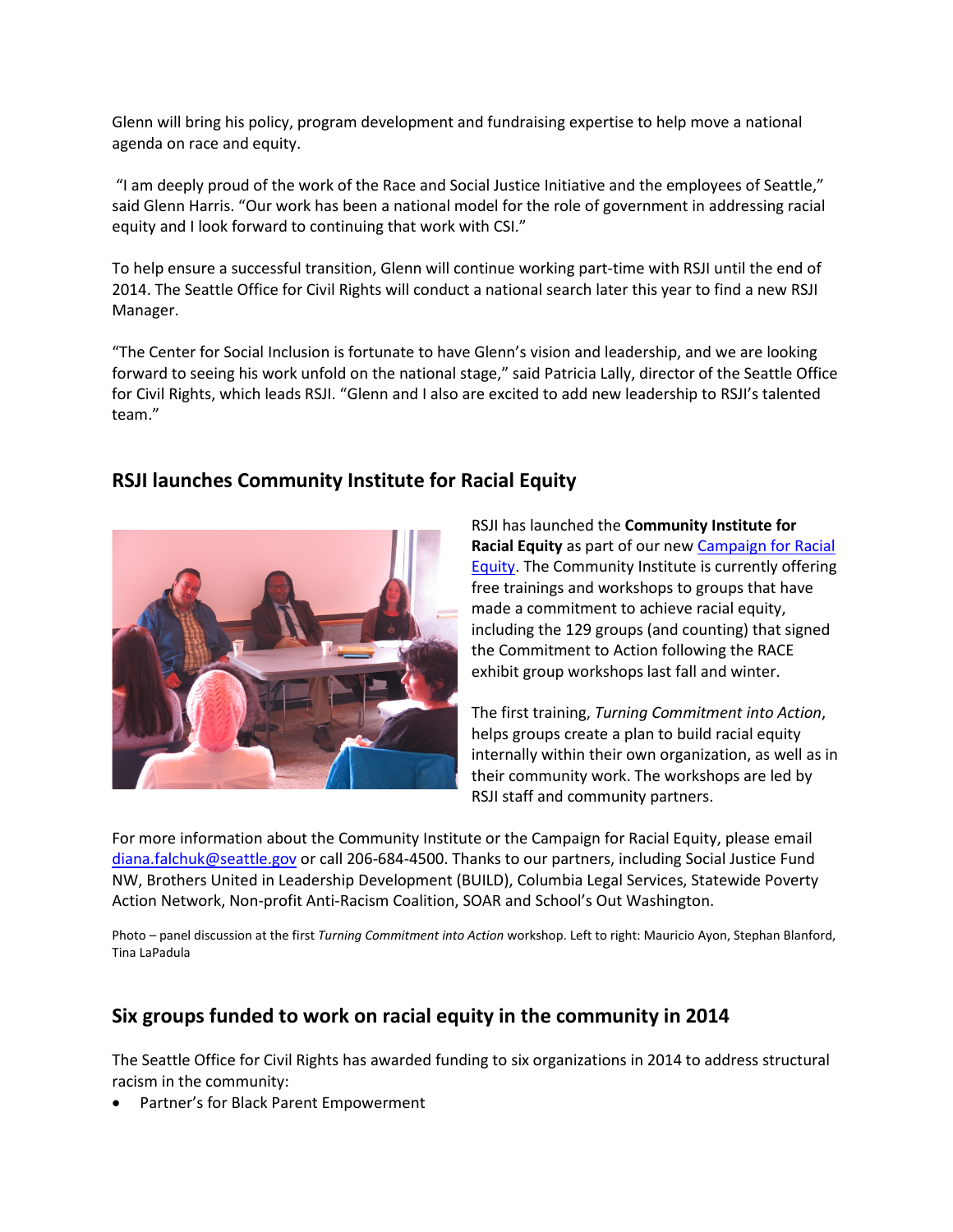- School's Out WA
- King County Coalition on Racial Disproportionality
- Southeast Seattle Education Coalition (SESEC)
- Non-Profit Anti-Racism Coalition (NPARC)
- WA State Indian Commission

Seattle City Council approved funding last year to help Seattle's network of human services agencies build their own capacity to address structural racism. In 2013, a review committee of community members, funders and SOCR staff selected five organizations for first-year funding: Partners for Black Parent Empowerment, Rainier Beach High School/SESEC, Non-Profit Anti-Racism Coalition (NPARC), Partnership for Racial Equity and King County Racial Disproportionality Coalition.

These five organizations built coalitions and coordinated their work. Partners for Black Parent Empowerment, the Non- Profit Anti-Racist Coalition and Partnership for Racial Equity developed curricula for youth, parents, teachers and social service professionals. The King County Disproportionality Coalition developed a racial equity toolkit for policy and budget decisions that was adopted by the Washington Department of Human Services Children's Division to guide decisions about foster care.

By the end of the year more than seven hundred youth and adults had received racial equity training, had learned to facilitate racial equity discussions and had connected with more than eighty community organizations to address structural racism in education and social services. The organizations also held more than 25 "How to Talk about Racism" workshops for adults and youth in the community and how to access college and university level education. The partnerships were so successful that some of the groups decided to join forces to continue working together in 2014.

This year, the six organizations selected for funding are implementing use of toolkits in the child foster care system, increasing training and curricula for youth to address racism in schools, supporting racial equity professionals in Seattle and beginning racial equity work in the Urban Indian community.

## **Announcements**

### **Seattle 2035: Help City of Seattle set key directions for the future**

By 2035 Seattle expects to add 120,000 people and 115,000 jobs. On June 24 you can weigh in on key directions for [Seattle's Comprehensive Plan](http://seattle.gov/dpd/cityplanning/completeprojectslist/comprehensiveplan/whatwhy/default.htm) to guide this growth. **[Seattle 2035](http://2035.seattle.gov/calendar/?trumbaEmbed=eventid%3D110337161%26view%3Devent%26-childview%3D)** is the Department of Planning and Development's (DPD) effort to update the Comprehensive Plan.

Mark your calendar: [Tuesday, June 24, 5:30 –](http://2035.seattle.gov/calendar/?trumbaEmbed=eventid%3D110337161%26view%3Devent%26-childview%3D) 8:00 p.m. Seattle Center Next 50 Pavilion (adjacent to the Monorail on the north side).

For more information about the Seattle 2035 project, and to RSVP, visit [2035.seattle.gov.](http://2035.seattle.gov/)

### **CITY PEACE 2014: a Community Resource Fair, BBQ, & Classic Car Show**